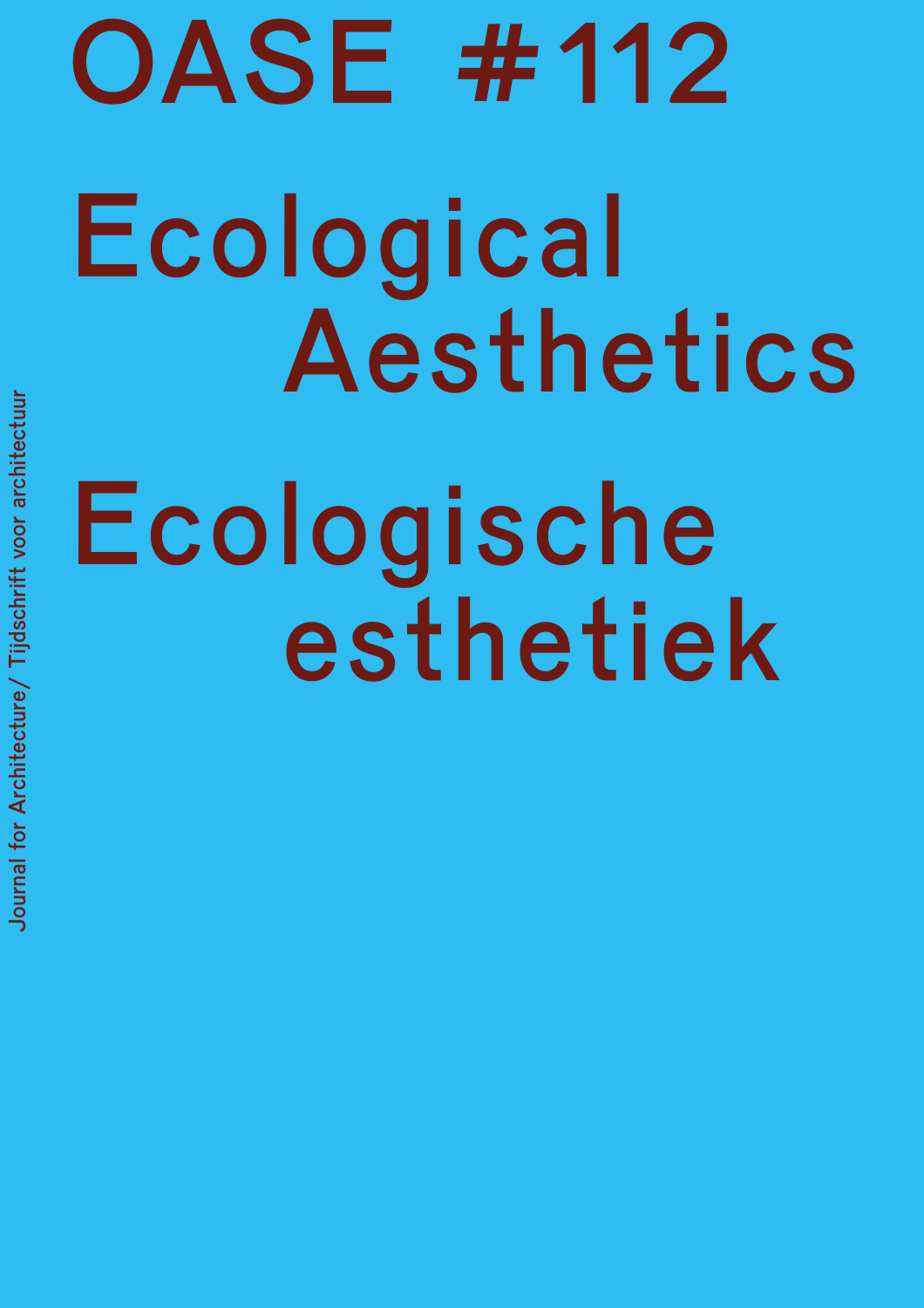## <span id="page-1-2"></span>**OASE #112 Ecological Aesthetics Call for Abstracts**

Bart Decroos, Sereh Mandias, Elsbeth Ronner, Kornelia Dimitrova (eds.)

While issues concerning the 'milieu' in Western architecture can be traced back to at least the end of the nineteenth century, explicitly ecological debates largely originated in theenvironmentalist movements of the [1](#page-1-0)960s.<sup>1</sup> Two decades later, and heavily influenced by the publication of *Limits to Growth* (1972) and the Brundtland Report (1987), environmental questions became generally understood in terms of sustainability, as quantifiable problems to be solved through engineering and technology. Meanwhile, more alternative experiments in eco-architecture and vernacular building practices disappearedto the margins.<sup>[2](#page-1-1)</sup> At the same time, however, the architecture culture of the late twentieth century increasingly focused on architecture *an sich*, insisting on autonomy for the architectural project. This culture was suspicious of 'solving' any external problems, reinforcing the idea that environmental questions were indeed merely a matter of technological solutions to be added afterwards.

<span id="page-1-3"></span>Over the past decades, in line with societal tendencies, ecological concerns have inevitably become more central to the field of architecture. In addition, the discourse of sustainability seems to have expanded towards more relational perspectives on the built environment. These relational approaches are generally characterised by a shift away from the architectural object as such and instead focus on the processes through which this object is procured, designed, produced, constructed, maintained, renovated, recycled and demolished. From this perspective, it also becomes apparent how ecological issues intersect with the social, economic and political frameworks through which the making of architecture operates. While such relational approaches can be seen as a much needed reconsideration of understanding ecological issues also as an architectural concern, more often than not, they reduce the building itself to a byproduct of the entire process. The question of aesthetics disappears in the flow of actors, materials and technologies.

<span id="page-1-0"></span><sup>&</sup>lt;sup>[1](#page-1-2)</sup> See: Daniel M. Abramson, *Obsolescence: An Architectural History* (Chicago: The University of Chicago Press, 2016).

<span id="page-1-1"></span>See: Peg Rawes (ed.), *Relational Architectural Ecologies* (New York: Routledge, 2013). [2](#page-1-3)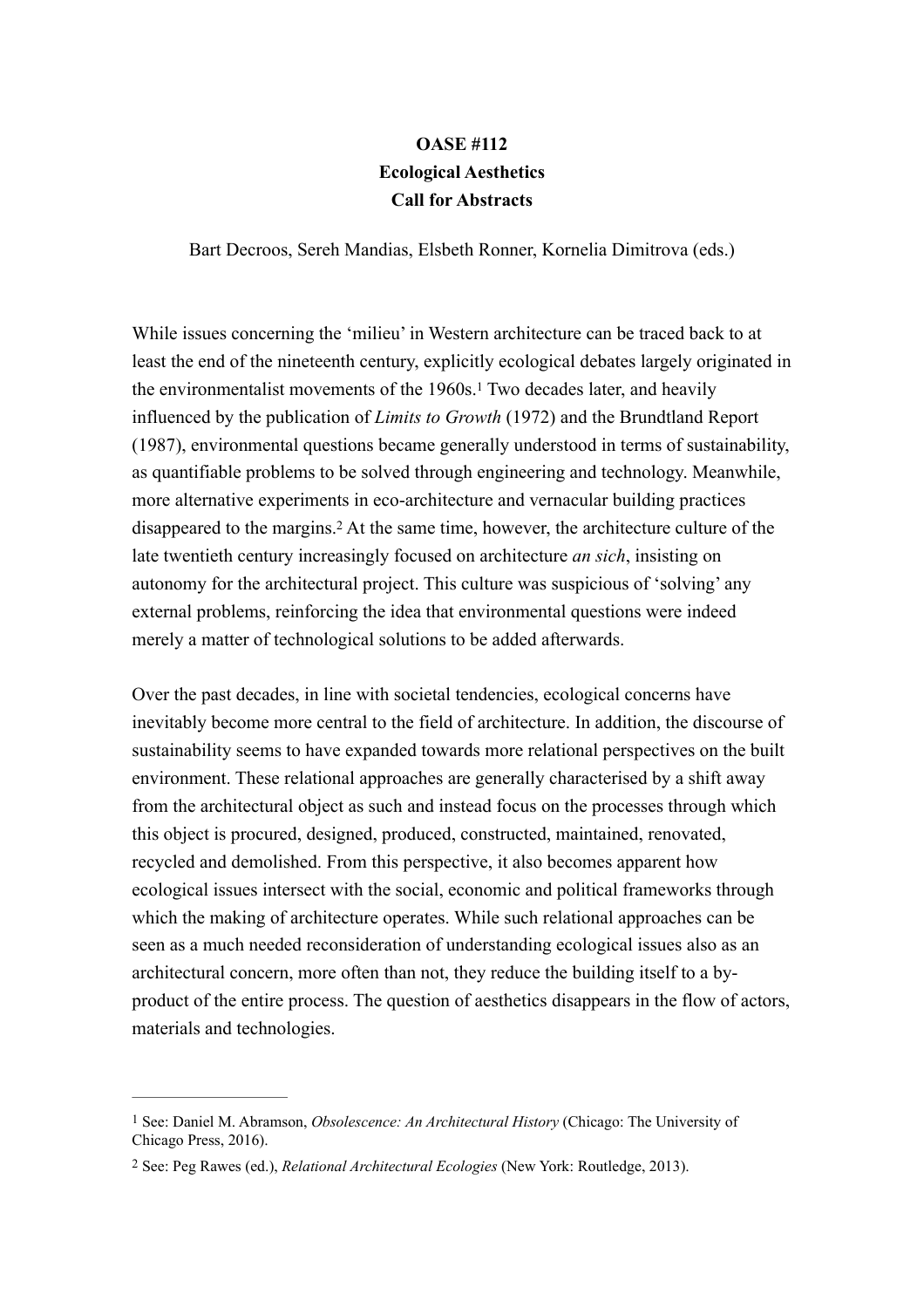Yet, to ignore the question of aesthetics is to underestimate the importance of a visual, tactile and bodily engagement with ecological issues—for architects and inhabitants alike. Here, we use the term aesthetics to not only describe how the physical appearance of architecture results from underlying practices that can be understood as ecological. But also to describe how these underlying practices can become perceived through their aesthetic articulation in works of architecture. In questions of ecology, architecture seems to oscillate between the invisibility of technological solutions and the ephemerality of relational flows, while it is the lived experience of a building that shapes an embodied understanding of ecological relations. How, then, do questions of ecology materialise in the construction of architecture? And which aesthetic practices are able to shape the perception of these ecological questions? Ecological practices in architecture must not only be effective in proposing solutions to environmental problems, they also inevitably entail questions of beauty, affection and perception.

This issue of *OASE* is interested in contributions that investigate the role of aesthetics in contemporary ecological practices and discourses in architecture. We are primarily interested in contributions that arrive at or depart from specific cases, both historical and contemporary, and linked to one or more of the themes below.

**1 Aesthetics of technology.** The foregrounding of ecological issues has resulted in the presence of advanced technologies to regulate a building's energetic performance. In addition, such technologies are often embedded in regulatory frameworks based on the abstraction of calculation and quantification, which in themselves might be argued to propose an aesthetic project. But while these technologies seem to have become excluded from architectural design as such, they hold the potential for a more meaningful intertwinement of the life of a building with those that inhabit it. Through what aesthetic practices might such technologies become part of the social and cultural question of what it means to inhabit a building?

**2 Aesthetics of materiality.** The conceptualisation of a building as a mere moment within a changing flow of materials can mislead the designer to underestimate the importance of designing it as an autonomous object. Yet it is precisely the appearance of a building that becomes the site for a visual, tactile and bodily engagement with those flows of materials through which it is constructed – virgin, recycled or otherwise. What aesthetic codes have developed from the use and reuse of new types of materials, and which of these aesthetic codes further develop an ecological awareness of the material lives that buildings live?